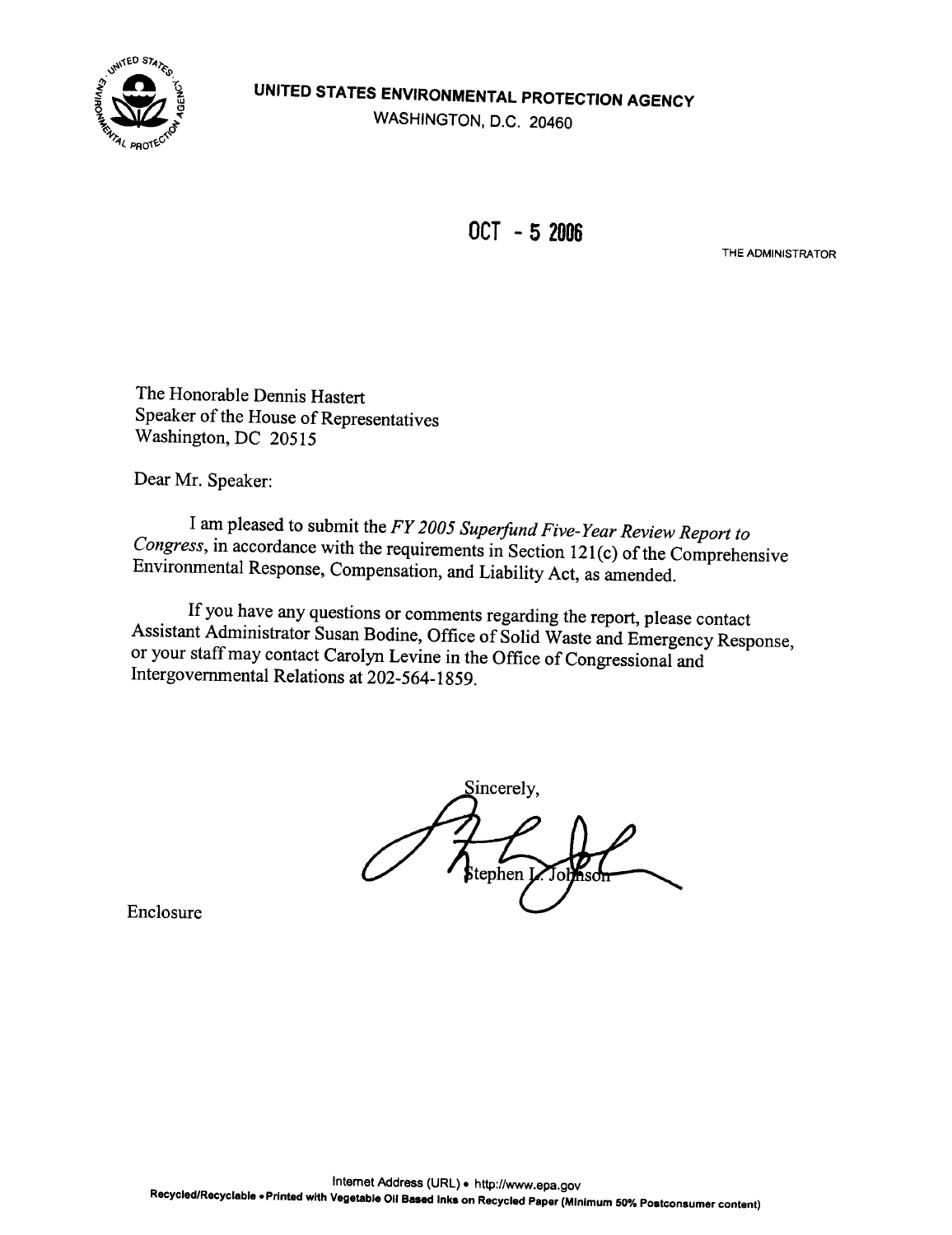

OCT - 5 2006 THE ADMINISTRATOR

The Honorable Richard B. Cheney President of the Senate Washington, DC 20510

Dear Mr. President:

I am pleased to submit the FY 2005 Superfund Five-Year Review Report to Congress, in accordance with the requirements in Section 121(c) of the Comprehensive Environmental Response, Compensation, and Liability Act, as amend

If you have any questions or comments regarding the report, please contact<br>Assistant Administrator Susan Bodine, Office of Solid Waste and Emergency Response, or your staff may contact Carolyn Levine in the Office of Congressional and Intergovernmental Relations at 202-564-1859.

Sincerely, tephen L

Enclosure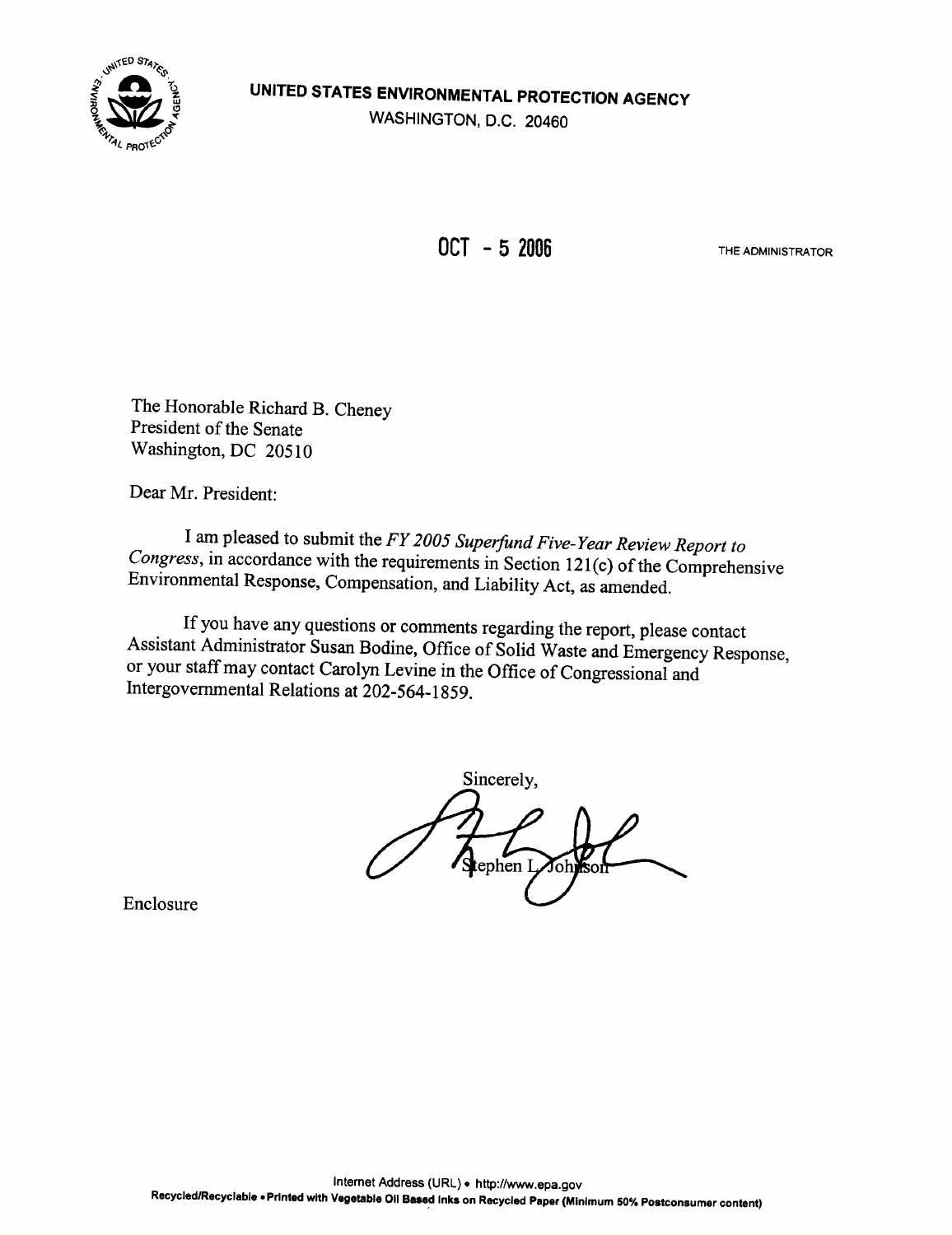### FY 2005 REPORT TO CONGRESS SUPERFUND FIVE-YEAR REVIEWS

#### PURPOSE:

The U.S. Environmental Protection Agency (EPA) is responsible for reviewing<br>Superfund remedial actions at least every five years where hazardous substances,<br>pollutants, or contaminants will remain on site above levels that

#### **BACKGROUND:**

Section 121(c) of the Comprehensive Environmental Response, Compensation, and Liability Act (CERCLA), as amended, states :

"If the President selects a remedial action that results in any hazardous<br>substances, pollutants, or contaminants remaining at the site, the President shall<br>review such remedial action no less often than each 5 years afte accordance with section 9604 or 9606 of the Title, the President shall take or require such action."

CERCLA also requires that EPA report to Congress information regarding these sites for which the reviews are required. This report provides a list of sites, information about sites where additional work is required, and co

#### FINDINGS:

The attached table presents a list of statutory five-year reviews for non-Federal sites and NPL Federal facility sites, including the following:

- Reviews due in FY 2005, currently completed;  $\blacksquare$
- Reviews due in prior or later fiscal years, but completed in FY 2005;<br>Reviews due in FV 2005, still nonding such
- Reviews due in FY 2005, still pending; and
- Reviews due in prior fiscal years, still pending.

For non-Federal sites, a total of 163 sites required five-year reviews in FY 2005.<br>162 reviews were completed for 161 of the 163 sites requiring reviews. Another 13<br>reviews, due in other fiscal years, also were completed,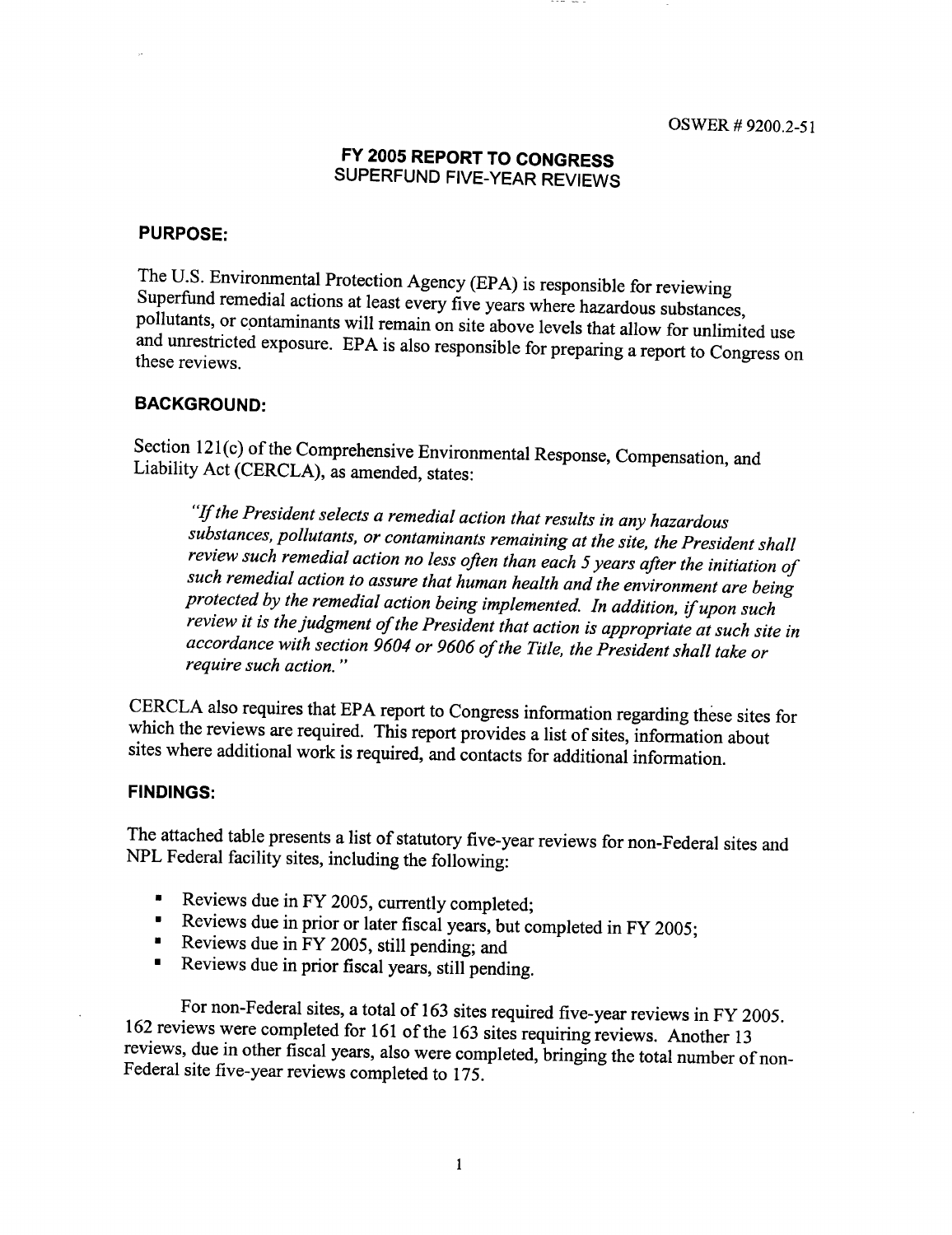Reviews for 22 of the 24 sites requiring reviews were completed. Another ten reviews For Federal facility sites, a total of 24 sites required five-year reviews in FY 2005. that were due at nine sites in other fiscal years also were completed, bringing the total number of Federal facility five-year reviews completed to 32 .

In all, the total number of five-year reviews completed for both non-Federal and Federal facility sites was 207. The remedies at 15 of these sites (or portions of the sites) required additional work or additional study. Fo

For FY 2005, two Federal facility five-year reviews remain pending. The Federal Agencies responsible for producing the five-year review report are aware that these reports are due and are working to complete them. Five-yea

The five-year reviews contained in this report are publicly available. Additional<br>information for any five-year reviews identified in this report can be obtained by<br>contacting the Office of Superfund Remediation and Techno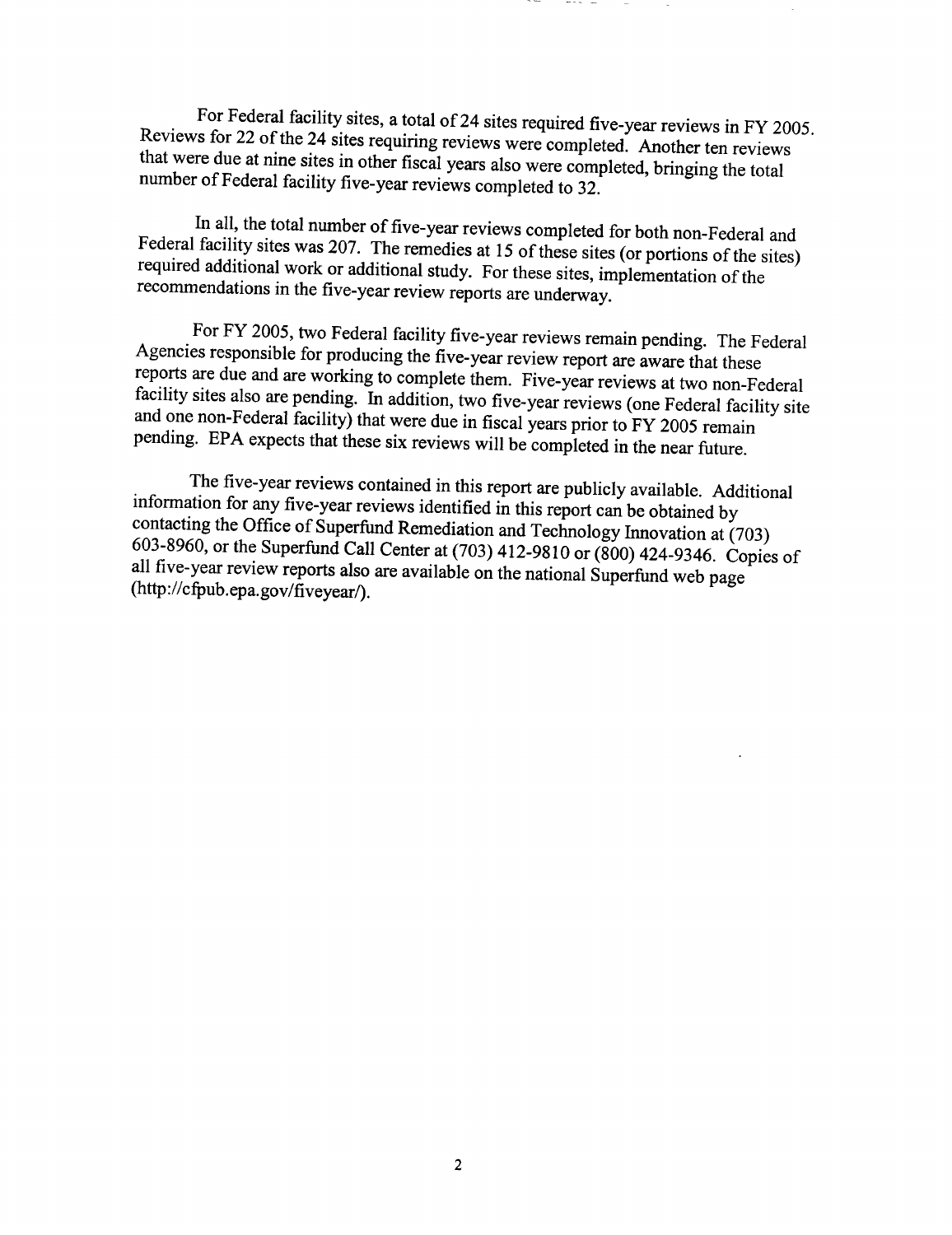$\mathcal{L}^{\text{max}}_{\text{max}}$ 

 $\chi^2$ 

Г

|                 |                                                                | Federal  | <b>Triscal</b> |           |                                       |
|-----------------|----------------------------------------------------------------|----------|----------------|-----------|---------------------------------------|
|                 |                                                                | Facility | Year           | Date      | Protectiveness                        |
| Region          | <b>Site Name</b>                                               | $(*)$    | Due            | Completed | Statement <sup>1</sup>                |
| $\overline{01}$ | <b>BRUNSWICK NAVAL AIR STATION</b>                             | $\ast$   | 2005           | 9/29/05   | Short-Term Protective                 |
| 01              | <b>BURGESS BROTHERS LANDFILL</b>                               |          | 2005           | 3/31/05   | Short-Term Protective                 |
| 01              | <b>CANNON ENGINEERING CORP. (CEC)</b>                          |          | 2005           | 9/23/05   | Will Be Protective                    |
| 01              | CHARLES-GEORGE RECLAMATION TRUST<br>LANDFILL                   |          | 2005           | 6/28/05   | Short-Term Protective                 |
| 01              | <b>FORT DEVENS</b>                                             | $\ast$   | 2005           | 9/29/05   |                                       |
| 01              | LORING AIR FORCE BASE                                          | $\star$  | 2005           | 9/1/05    | Protectiveness Deferred<br>Protective |
| 01              | <b>NEW BEDFORD</b>                                             |          | 2004           | 9/30/05   | <b>Will Be Protective</b>             |
| 01              | <b>NEWPORT NAVAL EDUCATION &amp; TRAINING</b><br><b>CENTER</b> | $\ast$   | 2005           | 12/22/04  | Will Be Protective                    |
| 01              | <b>NORWOOD PCBS</b>                                            |          | 2005           | 12/29/04  | Protective                            |
| 01              | <b>OLD SOUTHINGTON LANDFILL</b>                                |          | 2005           | 9/13/05   | <b>Will Be Protective</b>             |
| 01              | PINETTE'S SALVAGE YARD                                         |          | 2005           | 9/27/05   | Protective                            |
| 01              | PSC RESOURCES                                                  |          | 2005           | 9/29/05   | <b>Will Be Protective</b>             |
| 01              | RAYMARK INDUSTRIES, INC. (OU 1)                                |          | 2005           | 9/30/05   | <b>Protective</b>                     |
| 01              | SACO MUNICIPAL LANDFILL                                        |          | 2005           | 9/15/05   | Protective                            |
| 01              | SOMERSWORTH SANITARY LANDFILL                                  |          | 2005           | 9/30/05   |                                       |
| 02              | <b>ASBESTOS DUMP</b>                                           |          | 2005           | 9/19/05   | Short-Term Protective                 |
| 02              | <b>ASBESTOS DUMP</b>                                           |          | 2005           | 9/20/05   | Protective                            |
| 02              | <b>BARCELONETA LANDFILL</b>                                    |          | 2005           | 8/11/05   | Protective                            |
| 02              | <b>BATAVIA LANDFILL</b>                                        |          | 2005           | 9/16/05   | <b>Short-Term Protective</b>          |
| 02              | <b>BROOKHAVEN NATIONAL LABORATORY</b>                          | $\ast$   | 2005           | Pending   | Protective                            |
| 02              | CHEMSOL, INC.                                                  |          | 2005           | 9/29/05   |                                       |
| 02              | <b>COLESVILLE MUNICIPAL LANDFILL</b>                           |          | 2005           |           | Short-Term Protective                 |
| 02              | FMC CORP. (DUBLIN ROAD LANDFILL)                               |          | 2005           | 4/19/05   | Short-Term Protective                 |
| 02              | FORT DIX (LANDFILL SITE)                                       | $\ast$   |                | 9/28/05   | Short-Term Protective                 |
|                 | <b>GENERAL MOTORS (CENTRAL FOUNDRY</b>                         |          | 2004           | 9/29/05   | Protectiveness Deferred               |
| 02              | DIVISION)                                                      |          | 2005           | 7/14/05   | Will Be Protective                    |
| 02              | <b>GRIFFISS AIR FORCE BASE (11 AREAS)</b>                      | $\ast$   | 2007           | 9/15/05   | Will Be Protective                    |
| 02              | <b>HERTEL LANDFILL</b>                                         |          | 2006           | 6/13/05   | Protective                            |
| 02              | IMPERIAL OIL CO., INC./CHAMPION<br><b>CHEMICALS</b>            |          | 2005           | 9/30/05   | Will Be Protective                    |
| 02              | <b>JACKSON TOWNSHIP LANDFILL</b>                               |          | 2004           | 9/26/05   | Short-Term Protective                 |
| $\overline{02}$ | <b>JIS LANDFILL</b>                                            |          | 2005           | 6/28/05   | <b>Will Be Protective</b>             |
| 02              | LI TUNGSTEN CORP.                                              |          | 2005           | 9/2/05    | Will Be Protective                    |
| 02              | MONROE TOWNSHIP LANDFILL                                       |          | 2005           | 4/29/05   | Protective                            |
| 02              | PLATTSBURGH AIR FORCE BASE                                     | $\ast$   | 2004           | 11/18/04  | Protective                            |
| 02              | PULVERIZING SERVICES                                           |          | 2005           | 5/16/05   | Will Be Protective                    |
| 02              | RAMAPO LANDFILL                                                |          | 2005           | 12/23/04  | Protective                            |
| 02              | ROEBLING STEEL CO.                                             |          | 2005           | 1/21/04   | <b>Will Be Protective</b>             |
| 02              | <b>VOLNEY MUNICIPAL LANDFILL</b>                               |          | 2005           | 8/5/05    | Short-Term Protective                 |
| 02              | YORK OIL CO.                                                   |          | 2005           | 11/4/04   | Protective                            |
| 03              | ARROWHEAD ASSOCIATES, INC./SCOVILL<br>CORP.                    |          | 2007           | 9/21/05   | Short-Term Protective                 |
| 03              | <b>BALLY GROUND WATER CONTAMINATION</b>                        |          | 2005           | 6/9/05    | Not Protective                        |
| 03              | BERKLEY PRODUCTS CO. DUMP                                      |          | 2005           | 8/17/05   | Short-Term Protective                 |
| 03              | <b>BERKS LANDFILL</b>                                          |          | 2005           | 8/2/05    | Short-Term Protective                 |

nemente de la participa de la constitución de la constitución de la constitución de la constitución de la const<br>La constitución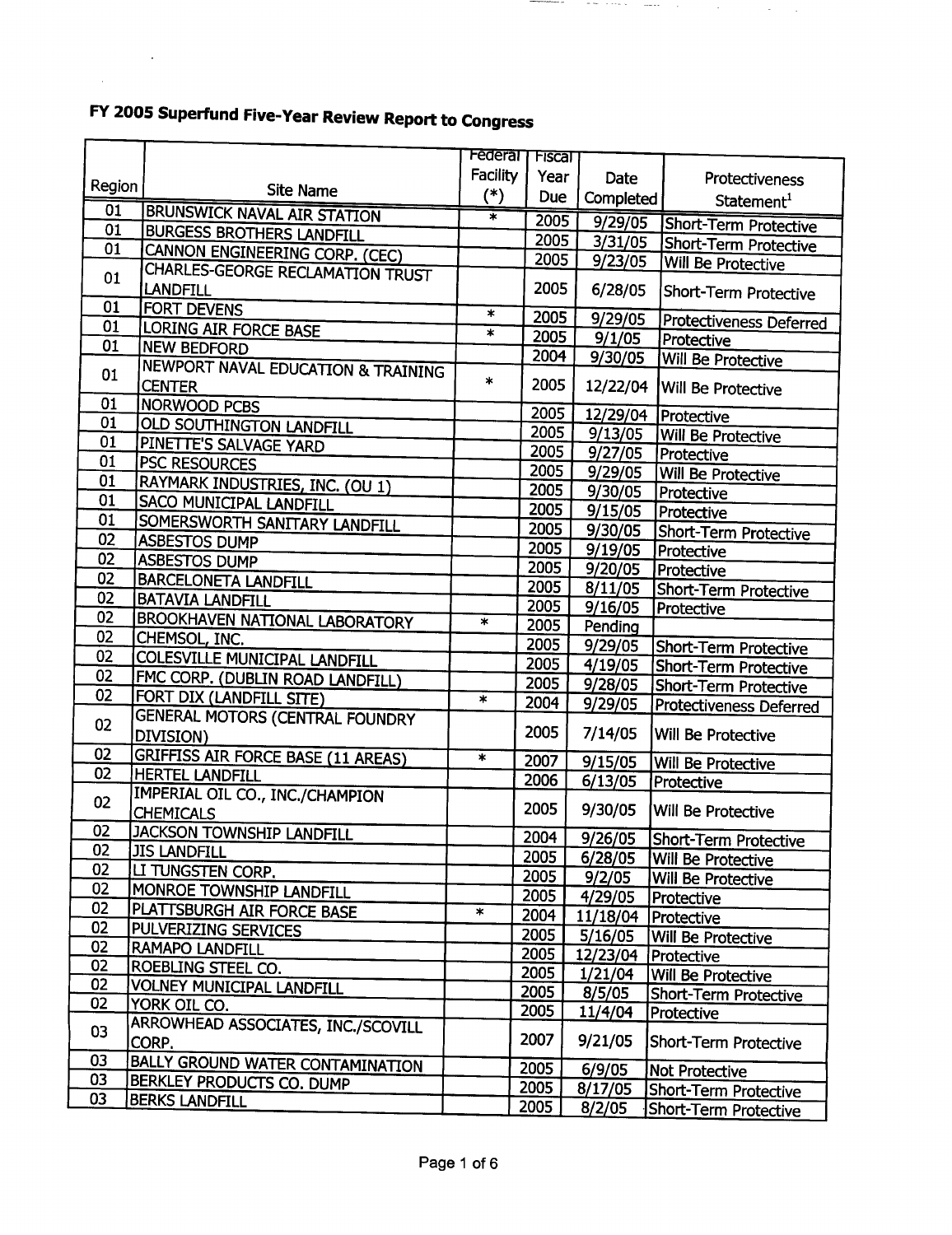$\mathcal{L}^{\text{max}}_{\text{max}}$ 

 $\mathbf{v}^{\prime}$ 

г

|          |                                                               | Federal  | Fiscal |           |                              |
|----------|---------------------------------------------------------------|----------|--------|-----------|------------------------------|
|          |                                                               | Facility | Year   | Date      | Protectiveness               |
| Region   | <b>Site Name</b>                                              | $(*)$    | Due    | Completed | Statement <sup>1</sup>       |
| 03<br>03 | <b>BUSH VALLEY LANDFILL</b>                                   |          | 2005   | 9/22/05   | Short-Term Protective        |
|          | DELAWARE SAND & GRAVEL LANDFILL                               |          | 2004   | 9/21/05   | Short-Term Protective        |
| 03       | E.I. DU PONT DE NEMOURS & CO., INC.                           |          |        |           |                              |
|          | (NEWPORT PIGMENT PLANT LANDFILL)                              |          | 2005   | 3/31/05   | Short-Term Protective        |
| 03       | FIRST PIEDMONT CORP. ROCK QUARRY                              |          |        |           |                              |
| 03       | (ROUTE 719)                                                   |          | 2004   | 2/3/05    | Short-Term Protective        |
| 03       | <b>HAVERTOWN PCP</b>                                          |          | 2005   | 8/19/05   | Short-Term Protective        |
| 03       | <b>HELLERTOWN MANUFACTURING CO.</b>                           |          | 2005   | 4/29/05   | Short-Term Protective        |
| 03       | HUNTERSTOWN ROAD                                              |          | 2005   | 9/13/05   | Will Be Protective           |
| 03       | KANE & LOMBARD STREET DRUMS                                   |          | 2005   | 4/29/05   | Will Be Protective           |
|          | <b>KEYSTONE SANITATION LANDFILL</b>                           |          | 2005   | 9/21/05   | Short-Term Protective        |
| 03       | LANGLEY AIR FORCE BASE/NASA LANGLEY<br><b>RESEARCH CENTER</b> | $\ast$   | 2004   |           |                              |
| 03       |                                                               |          |        | Pending   |                              |
|          | L.A. CLARKE & SON                                             |          | 2004   | 9/29/05   | Short-Term Protective        |
| 03       | <b>MALVERN TCE</b>                                            |          | 2005   | 9/21/05   | Short-Term Protective        |
| 03       | MODERN SANITATION LANDFILL                                    |          | 2005   | 3/4/05    | Protective                   |
| 03       | MW MANUFACTURING                                              |          | 2005   | 8/23/05   | <b>Short-Term Protective</b> |
| 03       | NCR CORP. (MILLSBORO PLANT)                                   |          | 2005   | 6/28/05   | Short-Term Protective        |
| 03       | <b>NOVAK SANITARY LANDFILL</b>                                |          | 2005   | 3/23/06   | Short-Term Protective        |
| 03       | <b>OSBORNE LANDFILL</b>                                       |          | 2005   | 9/8/05    | Protective                   |
| 03       | PUBLICKER INDUSTRIES INC.                                     |          | 2005   | 1/18/05   | Protective                   |
| 03       | <b>RESIN DISPOSAL</b>                                         |          | 2005   | 9/21/05   | Protective                   |
| 03       | <b>STRASBURG LANDFILL</b>                                     |          | 2005   | 2/2/05    | Protective                   |
| 03       | SUSSEX COUNTY LANDFILL NO. 5                                  |          | 2005   | 2/11/05   | Protective                   |
| 03       | U.S. TITANIUM                                                 |          | 2005   | 3/24/05   | Short-Term Protective        |
| 03       | <b>WEST VIRGINIA ORDNANCE (USARMY)</b>                        | $\ast$   | 2005   | 7/18/05   | Will Be Protective           |
| 03       | WHITMOYER LABORATORIES                                        |          | 2005   | 4/15/05   | Short-Term Protective        |
| 03       | WOODLAWN COUNTY LANDFILL                                      |          | 2005   | 9/28/05   | Short-Term Protective        |
| 04       | AGRICO CHEMICAL CO.                                           |          | 2005   | 7/11/05   | Protective                   |
| 04       | AMERICAN CREOSOTE WORKS, INC.                                 |          |        |           |                              |
|          | (JACKSON PLANT)                                               |          | 2005   | 7/21/04   | Protective                   |
| 04       | ANNISTON ARMY DEPOT (SOUTHEAST                                | $\ast$   |        |           |                              |
|          | <b>INDUSTRIAL AREA)</b>                                       |          | 2004   | 11/4/04   | <b>Not Protective</b>        |
| 04       | CAMP LEJEUNE MILITARY RES. (USNAVY)                           | $\ast$   | 2005   | 3/24/05   | Protective                   |
| 04       | DAVIS PARK ROAD TCE                                           |          | 2005   | 6/1/05    | Protective                   |
| 04       | HELENA CHEMICAL CO. (TAMPA PLANT)                             |          | 2005   | 1/31/06   | Short-Term Protective        |
| 04       | HOMESTEAD AIR FORCE BASE                                      | $\ast$   | 2002   | 8/25/05   | Protective                   |
| 04       | HOMESTEAD AIR FORCE BASE                                      | $\ast$   | 2003   | 8/25/05   | Protective                   |
| 04       | INTERSTATE LEAD CO. (ILCO)                                    |          | 2005   | Pending   |                              |
| 04       | MADISON COUNTY SANITARY LANDFILL                              |          | 2005   | 9/23/05   | Protective                   |
| 04       | MILAN ARMY AMMUNITION PLANT                                   | $\ast$   | 2006   | 9/27/05   | Will Be Protective           |
| 04       | NORTH HOLLYWOOD DUMP                                          |          | 2005   | 9/23/05   | Short-Term Protective        |
| 04       | NORTHWEST 58TH STREET LANDFILL                                |          | 2006   | 9/30/05   | Protective                   |
| 04       | OLIN CORP. (MCINTOSH PLANT)                                   |          | 2005   | 4/25/06   | Protective                   |
| 04       | PARRIS ISLAND MARINE CORPS RECRUIT                            | $\ast$   | 2005   |           |                              |
| 04       | <b>DEPOT</b>                                                  |          |        | 9/19/05   | Short-Term Protective        |
|          | PEAK OIL CO./BAY DRUM CO.                                     |          | 2005   | 9/23/05   | Short-Term Protective        |

in a company of the company of the

 $\bar{z}$ 

 $\mathcal{L}$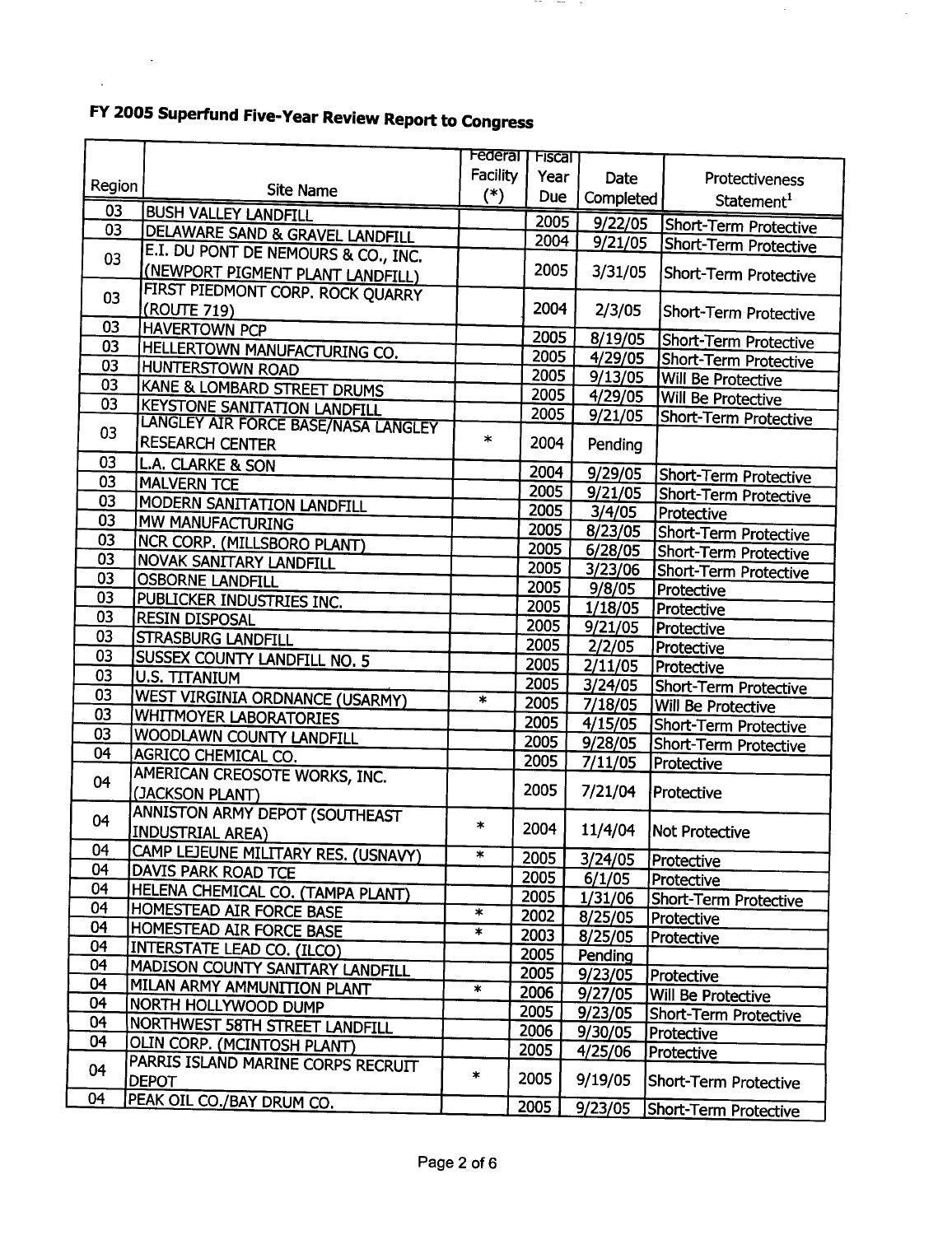$\sim 10^{11}$  km

 $\bar{\mathbf{r}}$ 

Ĭ

|                |                                                                            | <b>Federal   Fiscal</b> |              |                     |                                |
|----------------|----------------------------------------------------------------------------|-------------------------|--------------|---------------------|--------------------------------|
|                |                                                                            | Facility                | Year         | Date                | Protectiveness                 |
| Region         | <b>Site Name</b>                                                           | $(*)$                   | Due          | Completed           | Statement <sup>1</sup>         |
| 04             | PETROLEUM PRODUCTS CORP.                                                   |                         | 2005         |                     | 12/20/05 Protective            |
| 0 <sub>4</sub> | PIONEER SAND CO.                                                           |                         | 2005         | 12/13/04            | Protective                     |
|                | SANGAMO WESTON, INC./TWELVE-MILE                                           |                         |              |                     |                                |
| 04             | <b>CREEK/LAKE HARTWELL PCB</b>                                             |                         | 2004         | 9/29/05             | Short-Term Protective          |
|                | <b>CONTAMINATION</b>                                                       |                         |              |                     |                                |
| 04             | SHERWOOD MEDICAL INDUSTRIES                                                |                         | 2005         |                     | 12/13/04 Protective            |
| 04             | STANDARD AUTO BUMPER CORP.                                                 |                         | 2005         | 8/25/05             | Protective                     |
| 04             | STAUFFER CHEMICAL CO (TAMPA)                                               |                         | 2004         | 9/30/05             | Not Protective                 |
| 04             | STAUFFER CHEMICAL CO. (COLD CREEK                                          |                         |              |                     |                                |
|                | PLANT)                                                                     |                         | 2005         | 12/21/05            | <b>Will Be Protective</b>      |
| 04             | STAUFFER CHEMICAL CO. (LEMOYNE                                             |                         |              |                     |                                |
|                | PLANT)                                                                     |                         | 2005         | 12/21/05            | Will Be Protective             |
| 04             | T.H. AGRICULTURE & NUTRITION CO.                                           |                         |              |                     |                                |
|                | (ALBANY PLANT)                                                             |                         | 2005         | 1/31/06             | Short-Term Protective          |
| 04<br>04       | <b>TRIANA/TENNESSEE RIVER</b>                                              |                         | 2004         | 2/25/05             | Protective                     |
| 04             | USN AIR STATION CECIL FIELD                                                | $\ast$                  | 2006         | 9/22/05             | Protective                     |
|                | <b>WHITING FIELD NAVAL AIR STATION</b>                                     | ×                       | 2005         | 6/14/06             | Protective                     |
| 04             | WINGATE ROAD MUNICIPAL INCINERATOR                                         |                         | 2005         |                     |                                |
| 04             | <b>DUMP</b>                                                                |                         |              | 12/21/05            | Protective                     |
| 05             | YELLOW WATER ROAD DUMP                                                     |                         | 2005         | 9/23/05             | Protective                     |
| 05             | <b>ADAM'S PLATING</b>                                                      |                         | 2005         | 6/27/05             | Short-Term Protective          |
| 05             | AMOCO CHEMICALS (JOLIET LANDFILL)                                          |                         | 2005         | 9/29/05             | Will Be Protective             |
|                | BELVIDERE MUNICIPAL LANDFILL                                               |                         | 2005         | 9/19/05             | Protective                     |
| 05             | BETTER BRITE PLATING CO. CHROME AND                                        |                         | 2005         | 11/23/04            |                                |
| 05             | <b>ZINC SHOPS</b>                                                          |                         |              |                     | Protective                     |
| 05             | <b>CHEM CENTRAL</b>                                                        |                         | 2005         |                     | 11/16/04 Short-Term Protective |
| 05             | CITY DISPOSAL CORP. LANDFILL                                               |                         | 2005         | 2/23/05             | Short-Term Protective          |
|                | COLUMBUS OLD MUNICIPAL LANDFILL #1<br><b>CROSS BROTHERS PAIL RECYCLING</b> |                         | 2005         | 9/23/05             | Short-Term Protective          |
| 05             | (PEMBROKE)                                                                 |                         | 2005         | 9/15/05             | Protective                     |
| 05             | DUELL & GARDNER LANDFILL                                                   |                         |              |                     |                                |
| 05             | <b>GALEN MYERS DUMP/DRUM SALVAGE</b>                                       |                         | 2005         | 9/2/05              | Short-Term Protective          |
| 05             | GALESBURG/KOPPERS CO.                                                      |                         | 2005         | 9/21/05             | Protectiveness Deferred        |
| 05             | <b>H.O.D. LANDFILL</b>                                                     |                         | 2005         | 9/26/05             | Protective                     |
| 05             | HI-MILL MANUFACTURING CO.                                                  |                         | 2005         | 9/30/05             | Short-Term Protective          |
| 05             | IONIA CITY LANDFILL                                                        |                         | 2005         | 9/29/05             | Not Protective                 |
| 05             | <b>KENTWOOD LANDFILL</b>                                                   |                         | 2005         | 9/29/05             | <b>Protectiveness Deferred</b> |
| 05             | <b>KYSOR INDUSTRIAL CORP</b>                                               |                         | 2005         | 10/26/04 Protective |                                |
| 05             | LAKELAND DISPOSAL SERVICE, INC.                                            |                         | 2005         | 9/30/05             | Short-Term Protective          |
| 05             | LEMBERGER LANDFILL, INC.                                                   |                         | 2005         | 8/12/05             | Short-Term Protective          |
| 05             | LEMBERGER TRANSPORT & RECYCLING                                            |                         | 2005         | 9/21/05             | Short-Term Protective          |
| 05             | LEMON LANE LANDFILL                                                        |                         | 2005<br>2005 | 9/21/05             | Short-Term Protective          |
| 05             | <b>MARION (BRAGG) DUMP</b>                                                 |                         | 2005         | 6/23/05             | Will Be Protective             |
| 05             | <b>MASTER DISPOSAL SERVICE LANDFILL</b>                                    |                         | 2005         | 9/27/05             | Short-Term Protective          |
| 05             | MIAMI COUNTY INCINERATOR                                                   |                         | 2005         | 9/23/05<br>9/14/05  | <b>Protectiveness Deferred</b> |
| 05             | MICHIGAN DISPOSAL SERVICE (CORK                                            |                         |              |                     | Protectiveness Deferred        |
|                | <b>STREET LANDFILL)</b>                                                    |                         | 2005         | 12/10/04            | Short-Term Protective          |
|                |                                                                            |                         |              |                     |                                |

**Section and Section Association** 

 $\sim$ 

 $\hat{\mathbf{r}}$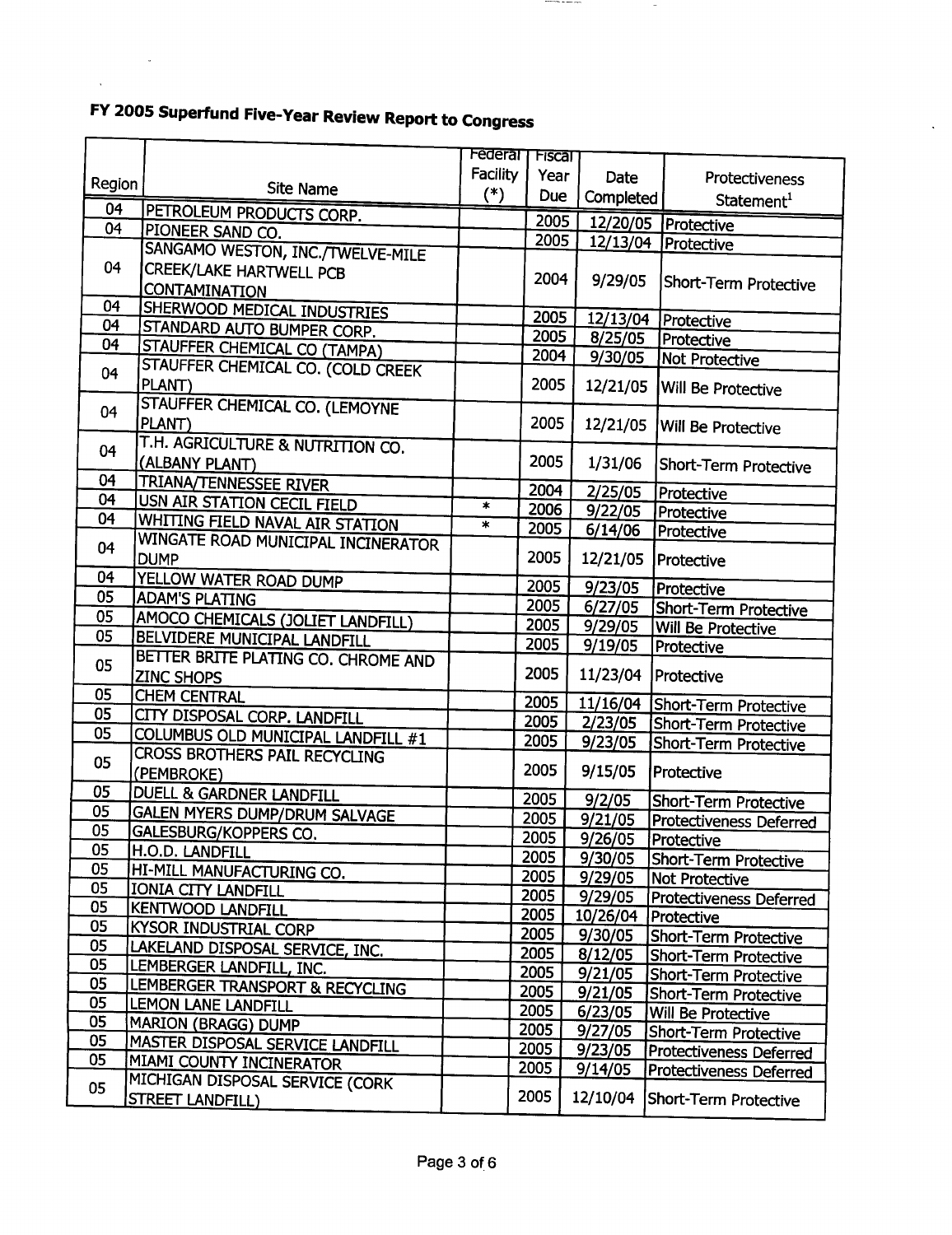$\sim 10^4$ 

| Facility<br>Year<br>Date<br>Protectiveness<br>Region<br><b>Site Name</b><br>$(*)$<br>Due<br>Completed<br>Statement <sup>1</sup><br>05<br>NINTH AVENUE DUMP<br>2005<br>9/29/05<br>Short-Term Protective<br>05<br><b>NORTHERN ENGRAVING CO.</b><br>2005<br>9/2/05<br>Short-Term Protective<br>05<br><b>NORTHERNAIRE PLATING</b><br>2005<br>9/30/05<br>Short-Term Protective<br>05<br>PENTA WOOD PRODUCTS<br>2005<br>3/4/05<br>Will Be Protective<br>05<br>PETOSKEY MUNICIPAL WELL FIELD<br>2005<br>3/16/05<br>Short-Term Protective<br>05<br><b>RASMUSSEN'S DUMP</b><br>2005<br>8/25/05<br>Short-Term Protective<br>REILLY TAR & CHEMICAL CORP. (DOVER<br>05<br>2005<br>PLANT)<br>6/7/05<br>Short-Term Protective<br>REILLY TAR & CHEMICAL CORP.<br>05<br>2005<br>(INDIANAPOLIS PLANT)<br>6/5/05<br>Protective<br>05<br>SAUK COUNTY LANDFILL<br>2005<br>8/19/05<br>Protective<br>05<br>SCA INDEPENDENT LANDFILL<br>2005<br>5/13/05<br><b>Will Be Protective</b><br>05<br>SOUTHSIDE SANITARY LANDFILL<br>2005<br>9/20/05<br>Protective<br>05<br>SPICKLER LANDFILL<br>2005<br>9/27/05<br>Short-Term Protective<br>05<br>THERMO-CHEM, INC.<br>2005<br>5/10/05<br>Short-Term Protective<br>05<br>TIPPECANOE SANITARY LANDFILL, INC.<br>2005<br>9/30/05<br>Short-Term Protective<br>05<br>TOMAH <u>MUNICIPAL SANITARY LANDFILL</u><br>2005<br>4/20/05<br>Short-Term Protective<br>05<br>U.S. AVIEX<br>2005<br>12/3/04<br>Short-Term Protective<br>05<br><b>WAITE PARK WELLS</b><br>2005<br>6/1/05<br>Short-Term Protective<br>05<br><b>WINDOM DUMP</b><br>2005<br>2/23/05<br>Protective<br>05<br><b>WRIGHT-PATTERSON AIR FORCE BASE</b><br>$\ast$<br>2005<br>12/9/05<br>Protective<br>AMERICAN CREOSOTE WORKS, INC.<br>06<br>2005<br>9/18/05<br>(WINNFIELD PLANT)<br>Short-Term Protective<br>06<br><b>BAILEY WASTE DISPOSAL</b><br>2005<br>9/28/05<br>Protective<br>06<br>CAL WEST METALS (USSBA)<br>$\ast$<br>2005<br>9/19/05<br>Protective<br>06<br>CRYSTAL CHEMICAL CO.<br>2005<br>9/29/05<br>Protective<br>06<br>JACKSONVILLE MUNICIPAL LANDFILL<br>2005<br>9/30/05<br>Protective<br>06<br>MOSLEY ROAD SANITARY LANDFILL<br>2005<br>9/15/05<br>Short-Term Protective<br>06<br>PESSES CHEMICAL CO.<br>2005<br>7/21/05<br>Short-Term Protective<br>06<br>PREWITT ABANDONED REFINERY<br>2005<br>9/20/05<br>Short-Term Protective<br>06<br>ROGERS ROAD MUNICIPAL LANDFILL<br>2005<br>9/30/05<br>Protective<br>06<br><b>RSR CORPORATION</b><br>2005<br>9/29/05<br>Short-Term Protective<br>06<br>SAND SPRINGS PETROCHEMICAL COMPLEX<br>2005<br>9/8/05<br>Protective<br>06<br><b>SOUTH VALLEY</b><br>2005<br>9/28/05<br>Will Be Protective<br>06<br>SOUTHERN SHIPBUILDING<br>2005<br>9/28/05<br><b>Protectiveness Deferred</b><br>06<br>TEX-TIN CORP.<br>2008<br>9/29/05<br>Short-Term Protective<br>TINKER AIR FORCE BASE (SOLDIER<br>06<br>$\ast$<br>2007<br>1/25/05<br>CREEK/BUILDING 3001)<br>Will Be Protective<br>06<br>UNITED CREOSOTING CO.<br>2005<br>9/23/05<br>Protective<br>07<br>10TH STREET SITE<br>2005<br>9/23/05<br>Short-Term Protective<br>29TH & MEAD GROUND WATER<br>07<br>2005<br>9/29/05<br><b>CONTAMINATION</b><br>Protective<br>07<br><b>CHEROKEE COUNTY</b><br>2005<br>9/30/05<br>Protective<br>07<br>CONSERVATION CHEMICAL CO.<br>2005<br>Pending<br>07<br>DOEPKE DISPOSAL (HOLLIDAY)<br>2005<br>9/27/05<br>Protective<br>07<br>FINDETT CORP. |  | Federal T Fiscal |         |            |
|------------------------------------------------------------------------------------------------------------------------------------------------------------------------------------------------------------------------------------------------------------------------------------------------------------------------------------------------------------------------------------------------------------------------------------------------------------------------------------------------------------------------------------------------------------------------------------------------------------------------------------------------------------------------------------------------------------------------------------------------------------------------------------------------------------------------------------------------------------------------------------------------------------------------------------------------------------------------------------------------------------------------------------------------------------------------------------------------------------------------------------------------------------------------------------------------------------------------------------------------------------------------------------------------------------------------------------------------------------------------------------------------------------------------------------------------------------------------------------------------------------------------------------------------------------------------------------------------------------------------------------------------------------------------------------------------------------------------------------------------------------------------------------------------------------------------------------------------------------------------------------------------------------------------------------------------------------------------------------------------------------------------------------------------------------------------------------------------------------------------------------------------------------------------------------------------------------------------------------------------------------------------------------------------------------------------------------------------------------------------------------------------------------------------------------------------------------------------------------------------------------------------------------------------------------------------------------------------------------------------------------------------------------------------------------------------------------------------------------------------------------------------------------------------------------------------------------------------------------------------------------------------------------------------------------------------------------------------------------------------------------------------------------------------------------------------------------------------------------------------------------------------------------------------------------------------------------------------------------------------------------------------------------------------------------------------------------------------------------------|--|------------------|---------|------------|
|                                                                                                                                                                                                                                                                                                                                                                                                                                                                                                                                                                                                                                                                                                                                                                                                                                                                                                                                                                                                                                                                                                                                                                                                                                                                                                                                                                                                                                                                                                                                                                                                                                                                                                                                                                                                                                                                                                                                                                                                                                                                                                                                                                                                                                                                                                                                                                                                                                                                                                                                                                                                                                                                                                                                                                                                                                                                                                                                                                                                                                                                                                                                                                                                                                                                                                                                                                  |  |                  |         |            |
|                                                                                                                                                                                                                                                                                                                                                                                                                                                                                                                                                                                                                                                                                                                                                                                                                                                                                                                                                                                                                                                                                                                                                                                                                                                                                                                                                                                                                                                                                                                                                                                                                                                                                                                                                                                                                                                                                                                                                                                                                                                                                                                                                                                                                                                                                                                                                                                                                                                                                                                                                                                                                                                                                                                                                                                                                                                                                                                                                                                                                                                                                                                                                                                                                                                                                                                                                                  |  |                  |         |            |
|                                                                                                                                                                                                                                                                                                                                                                                                                                                                                                                                                                                                                                                                                                                                                                                                                                                                                                                                                                                                                                                                                                                                                                                                                                                                                                                                                                                                                                                                                                                                                                                                                                                                                                                                                                                                                                                                                                                                                                                                                                                                                                                                                                                                                                                                                                                                                                                                                                                                                                                                                                                                                                                                                                                                                                                                                                                                                                                                                                                                                                                                                                                                                                                                                                                                                                                                                                  |  |                  |         |            |
|                                                                                                                                                                                                                                                                                                                                                                                                                                                                                                                                                                                                                                                                                                                                                                                                                                                                                                                                                                                                                                                                                                                                                                                                                                                                                                                                                                                                                                                                                                                                                                                                                                                                                                                                                                                                                                                                                                                                                                                                                                                                                                                                                                                                                                                                                                                                                                                                                                                                                                                                                                                                                                                                                                                                                                                                                                                                                                                                                                                                                                                                                                                                                                                                                                                                                                                                                                  |  |                  |         |            |
|                                                                                                                                                                                                                                                                                                                                                                                                                                                                                                                                                                                                                                                                                                                                                                                                                                                                                                                                                                                                                                                                                                                                                                                                                                                                                                                                                                                                                                                                                                                                                                                                                                                                                                                                                                                                                                                                                                                                                                                                                                                                                                                                                                                                                                                                                                                                                                                                                                                                                                                                                                                                                                                                                                                                                                                                                                                                                                                                                                                                                                                                                                                                                                                                                                                                                                                                                                  |  |                  |         |            |
|                                                                                                                                                                                                                                                                                                                                                                                                                                                                                                                                                                                                                                                                                                                                                                                                                                                                                                                                                                                                                                                                                                                                                                                                                                                                                                                                                                                                                                                                                                                                                                                                                                                                                                                                                                                                                                                                                                                                                                                                                                                                                                                                                                                                                                                                                                                                                                                                                                                                                                                                                                                                                                                                                                                                                                                                                                                                                                                                                                                                                                                                                                                                                                                                                                                                                                                                                                  |  |                  |         |            |
|                                                                                                                                                                                                                                                                                                                                                                                                                                                                                                                                                                                                                                                                                                                                                                                                                                                                                                                                                                                                                                                                                                                                                                                                                                                                                                                                                                                                                                                                                                                                                                                                                                                                                                                                                                                                                                                                                                                                                                                                                                                                                                                                                                                                                                                                                                                                                                                                                                                                                                                                                                                                                                                                                                                                                                                                                                                                                                                                                                                                                                                                                                                                                                                                                                                                                                                                                                  |  |                  |         |            |
|                                                                                                                                                                                                                                                                                                                                                                                                                                                                                                                                                                                                                                                                                                                                                                                                                                                                                                                                                                                                                                                                                                                                                                                                                                                                                                                                                                                                                                                                                                                                                                                                                                                                                                                                                                                                                                                                                                                                                                                                                                                                                                                                                                                                                                                                                                                                                                                                                                                                                                                                                                                                                                                                                                                                                                                                                                                                                                                                                                                                                                                                                                                                                                                                                                                                                                                                                                  |  |                  |         |            |
|                                                                                                                                                                                                                                                                                                                                                                                                                                                                                                                                                                                                                                                                                                                                                                                                                                                                                                                                                                                                                                                                                                                                                                                                                                                                                                                                                                                                                                                                                                                                                                                                                                                                                                                                                                                                                                                                                                                                                                                                                                                                                                                                                                                                                                                                                                                                                                                                                                                                                                                                                                                                                                                                                                                                                                                                                                                                                                                                                                                                                                                                                                                                                                                                                                                                                                                                                                  |  |                  |         |            |
|                                                                                                                                                                                                                                                                                                                                                                                                                                                                                                                                                                                                                                                                                                                                                                                                                                                                                                                                                                                                                                                                                                                                                                                                                                                                                                                                                                                                                                                                                                                                                                                                                                                                                                                                                                                                                                                                                                                                                                                                                                                                                                                                                                                                                                                                                                                                                                                                                                                                                                                                                                                                                                                                                                                                                                                                                                                                                                                                                                                                                                                                                                                                                                                                                                                                                                                                                                  |  |                  |         |            |
|                                                                                                                                                                                                                                                                                                                                                                                                                                                                                                                                                                                                                                                                                                                                                                                                                                                                                                                                                                                                                                                                                                                                                                                                                                                                                                                                                                                                                                                                                                                                                                                                                                                                                                                                                                                                                                                                                                                                                                                                                                                                                                                                                                                                                                                                                                                                                                                                                                                                                                                                                                                                                                                                                                                                                                                                                                                                                                                                                                                                                                                                                                                                                                                                                                                                                                                                                                  |  |                  |         |            |
|                                                                                                                                                                                                                                                                                                                                                                                                                                                                                                                                                                                                                                                                                                                                                                                                                                                                                                                                                                                                                                                                                                                                                                                                                                                                                                                                                                                                                                                                                                                                                                                                                                                                                                                                                                                                                                                                                                                                                                                                                                                                                                                                                                                                                                                                                                                                                                                                                                                                                                                                                                                                                                                                                                                                                                                                                                                                                                                                                                                                                                                                                                                                                                                                                                                                                                                                                                  |  |                  |         |            |
|                                                                                                                                                                                                                                                                                                                                                                                                                                                                                                                                                                                                                                                                                                                                                                                                                                                                                                                                                                                                                                                                                                                                                                                                                                                                                                                                                                                                                                                                                                                                                                                                                                                                                                                                                                                                                                                                                                                                                                                                                                                                                                                                                                                                                                                                                                                                                                                                                                                                                                                                                                                                                                                                                                                                                                                                                                                                                                                                                                                                                                                                                                                                                                                                                                                                                                                                                                  |  |                  |         |            |
|                                                                                                                                                                                                                                                                                                                                                                                                                                                                                                                                                                                                                                                                                                                                                                                                                                                                                                                                                                                                                                                                                                                                                                                                                                                                                                                                                                                                                                                                                                                                                                                                                                                                                                                                                                                                                                                                                                                                                                                                                                                                                                                                                                                                                                                                                                                                                                                                                                                                                                                                                                                                                                                                                                                                                                                                                                                                                                                                                                                                                                                                                                                                                                                                                                                                                                                                                                  |  |                  |         |            |
|                                                                                                                                                                                                                                                                                                                                                                                                                                                                                                                                                                                                                                                                                                                                                                                                                                                                                                                                                                                                                                                                                                                                                                                                                                                                                                                                                                                                                                                                                                                                                                                                                                                                                                                                                                                                                                                                                                                                                                                                                                                                                                                                                                                                                                                                                                                                                                                                                                                                                                                                                                                                                                                                                                                                                                                                                                                                                                                                                                                                                                                                                                                                                                                                                                                                                                                                                                  |  |                  |         |            |
|                                                                                                                                                                                                                                                                                                                                                                                                                                                                                                                                                                                                                                                                                                                                                                                                                                                                                                                                                                                                                                                                                                                                                                                                                                                                                                                                                                                                                                                                                                                                                                                                                                                                                                                                                                                                                                                                                                                                                                                                                                                                                                                                                                                                                                                                                                                                                                                                                                                                                                                                                                                                                                                                                                                                                                                                                                                                                                                                                                                                                                                                                                                                                                                                                                                                                                                                                                  |  |                  |         |            |
|                                                                                                                                                                                                                                                                                                                                                                                                                                                                                                                                                                                                                                                                                                                                                                                                                                                                                                                                                                                                                                                                                                                                                                                                                                                                                                                                                                                                                                                                                                                                                                                                                                                                                                                                                                                                                                                                                                                                                                                                                                                                                                                                                                                                                                                                                                                                                                                                                                                                                                                                                                                                                                                                                                                                                                                                                                                                                                                                                                                                                                                                                                                                                                                                                                                                                                                                                                  |  |                  |         |            |
|                                                                                                                                                                                                                                                                                                                                                                                                                                                                                                                                                                                                                                                                                                                                                                                                                                                                                                                                                                                                                                                                                                                                                                                                                                                                                                                                                                                                                                                                                                                                                                                                                                                                                                                                                                                                                                                                                                                                                                                                                                                                                                                                                                                                                                                                                                                                                                                                                                                                                                                                                                                                                                                                                                                                                                                                                                                                                                                                                                                                                                                                                                                                                                                                                                                                                                                                                                  |  |                  |         |            |
|                                                                                                                                                                                                                                                                                                                                                                                                                                                                                                                                                                                                                                                                                                                                                                                                                                                                                                                                                                                                                                                                                                                                                                                                                                                                                                                                                                                                                                                                                                                                                                                                                                                                                                                                                                                                                                                                                                                                                                                                                                                                                                                                                                                                                                                                                                                                                                                                                                                                                                                                                                                                                                                                                                                                                                                                                                                                                                                                                                                                                                                                                                                                                                                                                                                                                                                                                                  |  |                  |         |            |
|                                                                                                                                                                                                                                                                                                                                                                                                                                                                                                                                                                                                                                                                                                                                                                                                                                                                                                                                                                                                                                                                                                                                                                                                                                                                                                                                                                                                                                                                                                                                                                                                                                                                                                                                                                                                                                                                                                                                                                                                                                                                                                                                                                                                                                                                                                                                                                                                                                                                                                                                                                                                                                                                                                                                                                                                                                                                                                                                                                                                                                                                                                                                                                                                                                                                                                                                                                  |  |                  |         |            |
|                                                                                                                                                                                                                                                                                                                                                                                                                                                                                                                                                                                                                                                                                                                                                                                                                                                                                                                                                                                                                                                                                                                                                                                                                                                                                                                                                                                                                                                                                                                                                                                                                                                                                                                                                                                                                                                                                                                                                                                                                                                                                                                                                                                                                                                                                                                                                                                                                                                                                                                                                                                                                                                                                                                                                                                                                                                                                                                                                                                                                                                                                                                                                                                                                                                                                                                                                                  |  |                  |         |            |
|                                                                                                                                                                                                                                                                                                                                                                                                                                                                                                                                                                                                                                                                                                                                                                                                                                                                                                                                                                                                                                                                                                                                                                                                                                                                                                                                                                                                                                                                                                                                                                                                                                                                                                                                                                                                                                                                                                                                                                                                                                                                                                                                                                                                                                                                                                                                                                                                                                                                                                                                                                                                                                                                                                                                                                                                                                                                                                                                                                                                                                                                                                                                                                                                                                                                                                                                                                  |  |                  |         |            |
|                                                                                                                                                                                                                                                                                                                                                                                                                                                                                                                                                                                                                                                                                                                                                                                                                                                                                                                                                                                                                                                                                                                                                                                                                                                                                                                                                                                                                                                                                                                                                                                                                                                                                                                                                                                                                                                                                                                                                                                                                                                                                                                                                                                                                                                                                                                                                                                                                                                                                                                                                                                                                                                                                                                                                                                                                                                                                                                                                                                                                                                                                                                                                                                                                                                                                                                                                                  |  |                  |         |            |
|                                                                                                                                                                                                                                                                                                                                                                                                                                                                                                                                                                                                                                                                                                                                                                                                                                                                                                                                                                                                                                                                                                                                                                                                                                                                                                                                                                                                                                                                                                                                                                                                                                                                                                                                                                                                                                                                                                                                                                                                                                                                                                                                                                                                                                                                                                                                                                                                                                                                                                                                                                                                                                                                                                                                                                                                                                                                                                                                                                                                                                                                                                                                                                                                                                                                                                                                                                  |  |                  |         |            |
|                                                                                                                                                                                                                                                                                                                                                                                                                                                                                                                                                                                                                                                                                                                                                                                                                                                                                                                                                                                                                                                                                                                                                                                                                                                                                                                                                                                                                                                                                                                                                                                                                                                                                                                                                                                                                                                                                                                                                                                                                                                                                                                                                                                                                                                                                                                                                                                                                                                                                                                                                                                                                                                                                                                                                                                                                                                                                                                                                                                                                                                                                                                                                                                                                                                                                                                                                                  |  |                  |         |            |
|                                                                                                                                                                                                                                                                                                                                                                                                                                                                                                                                                                                                                                                                                                                                                                                                                                                                                                                                                                                                                                                                                                                                                                                                                                                                                                                                                                                                                                                                                                                                                                                                                                                                                                                                                                                                                                                                                                                                                                                                                                                                                                                                                                                                                                                                                                                                                                                                                                                                                                                                                                                                                                                                                                                                                                                                                                                                                                                                                                                                                                                                                                                                                                                                                                                                                                                                                                  |  |                  |         |            |
|                                                                                                                                                                                                                                                                                                                                                                                                                                                                                                                                                                                                                                                                                                                                                                                                                                                                                                                                                                                                                                                                                                                                                                                                                                                                                                                                                                                                                                                                                                                                                                                                                                                                                                                                                                                                                                                                                                                                                                                                                                                                                                                                                                                                                                                                                                                                                                                                                                                                                                                                                                                                                                                                                                                                                                                                                                                                                                                                                                                                                                                                                                                                                                                                                                                                                                                                                                  |  |                  |         |            |
|                                                                                                                                                                                                                                                                                                                                                                                                                                                                                                                                                                                                                                                                                                                                                                                                                                                                                                                                                                                                                                                                                                                                                                                                                                                                                                                                                                                                                                                                                                                                                                                                                                                                                                                                                                                                                                                                                                                                                                                                                                                                                                                                                                                                                                                                                                                                                                                                                                                                                                                                                                                                                                                                                                                                                                                                                                                                                                                                                                                                                                                                                                                                                                                                                                                                                                                                                                  |  |                  |         |            |
|                                                                                                                                                                                                                                                                                                                                                                                                                                                                                                                                                                                                                                                                                                                                                                                                                                                                                                                                                                                                                                                                                                                                                                                                                                                                                                                                                                                                                                                                                                                                                                                                                                                                                                                                                                                                                                                                                                                                                                                                                                                                                                                                                                                                                                                                                                                                                                                                                                                                                                                                                                                                                                                                                                                                                                                                                                                                                                                                                                                                                                                                                                                                                                                                                                                                                                                                                                  |  |                  |         |            |
|                                                                                                                                                                                                                                                                                                                                                                                                                                                                                                                                                                                                                                                                                                                                                                                                                                                                                                                                                                                                                                                                                                                                                                                                                                                                                                                                                                                                                                                                                                                                                                                                                                                                                                                                                                                                                                                                                                                                                                                                                                                                                                                                                                                                                                                                                                                                                                                                                                                                                                                                                                                                                                                                                                                                                                                                                                                                                                                                                                                                                                                                                                                                                                                                                                                                                                                                                                  |  |                  |         |            |
|                                                                                                                                                                                                                                                                                                                                                                                                                                                                                                                                                                                                                                                                                                                                                                                                                                                                                                                                                                                                                                                                                                                                                                                                                                                                                                                                                                                                                                                                                                                                                                                                                                                                                                                                                                                                                                                                                                                                                                                                                                                                                                                                                                                                                                                                                                                                                                                                                                                                                                                                                                                                                                                                                                                                                                                                                                                                                                                                                                                                                                                                                                                                                                                                                                                                                                                                                                  |  |                  |         |            |
|                                                                                                                                                                                                                                                                                                                                                                                                                                                                                                                                                                                                                                                                                                                                                                                                                                                                                                                                                                                                                                                                                                                                                                                                                                                                                                                                                                                                                                                                                                                                                                                                                                                                                                                                                                                                                                                                                                                                                                                                                                                                                                                                                                                                                                                                                                                                                                                                                                                                                                                                                                                                                                                                                                                                                                                                                                                                                                                                                                                                                                                                                                                                                                                                                                                                                                                                                                  |  |                  |         |            |
|                                                                                                                                                                                                                                                                                                                                                                                                                                                                                                                                                                                                                                                                                                                                                                                                                                                                                                                                                                                                                                                                                                                                                                                                                                                                                                                                                                                                                                                                                                                                                                                                                                                                                                                                                                                                                                                                                                                                                                                                                                                                                                                                                                                                                                                                                                                                                                                                                                                                                                                                                                                                                                                                                                                                                                                                                                                                                                                                                                                                                                                                                                                                                                                                                                                                                                                                                                  |  |                  |         |            |
|                                                                                                                                                                                                                                                                                                                                                                                                                                                                                                                                                                                                                                                                                                                                                                                                                                                                                                                                                                                                                                                                                                                                                                                                                                                                                                                                                                                                                                                                                                                                                                                                                                                                                                                                                                                                                                                                                                                                                                                                                                                                                                                                                                                                                                                                                                                                                                                                                                                                                                                                                                                                                                                                                                                                                                                                                                                                                                                                                                                                                                                                                                                                                                                                                                                                                                                                                                  |  |                  |         |            |
|                                                                                                                                                                                                                                                                                                                                                                                                                                                                                                                                                                                                                                                                                                                                                                                                                                                                                                                                                                                                                                                                                                                                                                                                                                                                                                                                                                                                                                                                                                                                                                                                                                                                                                                                                                                                                                                                                                                                                                                                                                                                                                                                                                                                                                                                                                                                                                                                                                                                                                                                                                                                                                                                                                                                                                                                                                                                                                                                                                                                                                                                                                                                                                                                                                                                                                                                                                  |  |                  |         |            |
|                                                                                                                                                                                                                                                                                                                                                                                                                                                                                                                                                                                                                                                                                                                                                                                                                                                                                                                                                                                                                                                                                                                                                                                                                                                                                                                                                                                                                                                                                                                                                                                                                                                                                                                                                                                                                                                                                                                                                                                                                                                                                                                                                                                                                                                                                                                                                                                                                                                                                                                                                                                                                                                                                                                                                                                                                                                                                                                                                                                                                                                                                                                                                                                                                                                                                                                                                                  |  |                  |         |            |
|                                                                                                                                                                                                                                                                                                                                                                                                                                                                                                                                                                                                                                                                                                                                                                                                                                                                                                                                                                                                                                                                                                                                                                                                                                                                                                                                                                                                                                                                                                                                                                                                                                                                                                                                                                                                                                                                                                                                                                                                                                                                                                                                                                                                                                                                                                                                                                                                                                                                                                                                                                                                                                                                                                                                                                                                                                                                                                                                                                                                                                                                                                                                                                                                                                                                                                                                                                  |  |                  |         |            |
|                                                                                                                                                                                                                                                                                                                                                                                                                                                                                                                                                                                                                                                                                                                                                                                                                                                                                                                                                                                                                                                                                                                                                                                                                                                                                                                                                                                                                                                                                                                                                                                                                                                                                                                                                                                                                                                                                                                                                                                                                                                                                                                                                                                                                                                                                                                                                                                                                                                                                                                                                                                                                                                                                                                                                                                                                                                                                                                                                                                                                                                                                                                                                                                                                                                                                                                                                                  |  |                  |         |            |
|                                                                                                                                                                                                                                                                                                                                                                                                                                                                                                                                                                                                                                                                                                                                                                                                                                                                                                                                                                                                                                                                                                                                                                                                                                                                                                                                                                                                                                                                                                                                                                                                                                                                                                                                                                                                                                                                                                                                                                                                                                                                                                                                                                                                                                                                                                                                                                                                                                                                                                                                                                                                                                                                                                                                                                                                                                                                                                                                                                                                                                                                                                                                                                                                                                                                                                                                                                  |  |                  |         |            |
|                                                                                                                                                                                                                                                                                                                                                                                                                                                                                                                                                                                                                                                                                                                                                                                                                                                                                                                                                                                                                                                                                                                                                                                                                                                                                                                                                                                                                                                                                                                                                                                                                                                                                                                                                                                                                                                                                                                                                                                                                                                                                                                                                                                                                                                                                                                                                                                                                                                                                                                                                                                                                                                                                                                                                                                                                                                                                                                                                                                                                                                                                                                                                                                                                                                                                                                                                                  |  |                  |         |            |
|                                                                                                                                                                                                                                                                                                                                                                                                                                                                                                                                                                                                                                                                                                                                                                                                                                                                                                                                                                                                                                                                                                                                                                                                                                                                                                                                                                                                                                                                                                                                                                                                                                                                                                                                                                                                                                                                                                                                                                                                                                                                                                                                                                                                                                                                                                                                                                                                                                                                                                                                                                                                                                                                                                                                                                                                                                                                                                                                                                                                                                                                                                                                                                                                                                                                                                                                                                  |  |                  |         |            |
|                                                                                                                                                                                                                                                                                                                                                                                                                                                                                                                                                                                                                                                                                                                                                                                                                                                                                                                                                                                                                                                                                                                                                                                                                                                                                                                                                                                                                                                                                                                                                                                                                                                                                                                                                                                                                                                                                                                                                                                                                                                                                                                                                                                                                                                                                                                                                                                                                                                                                                                                                                                                                                                                                                                                                                                                                                                                                                                                                                                                                                                                                                                                                                                                                                                                                                                                                                  |  |                  |         |            |
|                                                                                                                                                                                                                                                                                                                                                                                                                                                                                                                                                                                                                                                                                                                                                                                                                                                                                                                                                                                                                                                                                                                                                                                                                                                                                                                                                                                                                                                                                                                                                                                                                                                                                                                                                                                                                                                                                                                                                                                                                                                                                                                                                                                                                                                                                                                                                                                                                                                                                                                                                                                                                                                                                                                                                                                                                                                                                                                                                                                                                                                                                                                                                                                                                                                                                                                                                                  |  | 2005             | 9/29/05 | Protective |

the company of the company of the

 $\mathcal{O}(2\pi)$  , where  $\mathcal{O}(2\pi)$ 

ment a concert communication

 $\sim$   $\omega$   $\sim$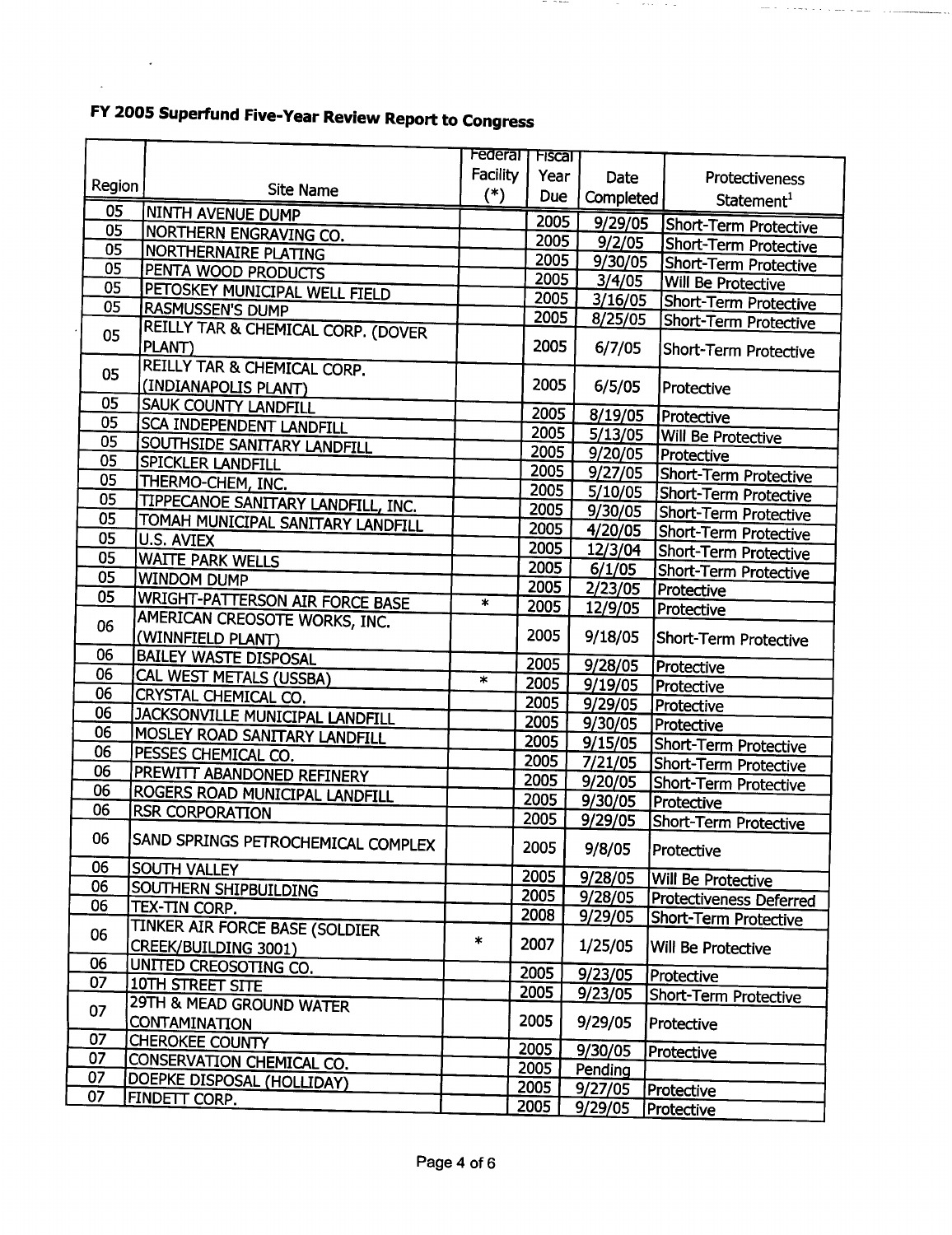|        |                                                                         | Federal 1 | Fiscar       |           |                                |
|--------|-------------------------------------------------------------------------|-----------|--------------|-----------|--------------------------------|
|        |                                                                         | Facility  | Year         | Date      | Protectiveness                 |
| Region | Site Name                                                               | $(*)$     | <b>Due</b>   | Completed |                                |
| 07     | <b>FULBRIGHT LANDFILL</b>                                               |           |              |           | Statement <sup>1</sup>         |
| 07     | IOWA ARMY AMMUNITION PLANT                                              | $\ast$    | 2005<br>2005 | 9/22/05   | Protective                     |
| 07     | <b>LABOUNTY SITE</b>                                                    |           |              | 3/23/06   | <b>Will Be Protective</b>      |
| 07     | LAKE CITY ARMY AMMUNITION PLANT                                         |           | 2005         | 9/22/05   | Protective                     |
| 07     | (NORTHWEST LAGOON)<br>LAWRENCE TODTZ FARM                               | $\ast$    | 2005         | 9/7/05    | Short-Term Protective          |
| 07     | <b>OBEE ROAD</b>                                                        |           | 2005         | 9/28/05   | Short-Term Protective          |
| 07     | PEOPLES NATURAL GAS CO.                                                 |           | 2005         | 9/21/05   | Protective                     |
| 07     | SHAW AVENUE DUMP                                                        |           | 2005         | 9/2/05    | Short-Term Protective          |
| 07     | SHELLER-GLOBE CORP. DISPOSAL                                            |           | 2005         | 9/22/05   | Protective                     |
|        | WELDON SPRING FORMER ARMY                                               |           | 2005         | 9/1/05    | Protective                     |
| 07     | <b>ORDNANCE WORKS</b>                                                   | $\ast$    | 2003         |           |                                |
| 08     |                                                                         |           |              | 3/21/05   | Protective                     |
| 08     | <b>ANACONDA CO. SMELTER</b><br><b>EAGLE MINE</b>                        |           | 2005         | 9/29/05   | Protective                     |
| 08     |                                                                         |           | 2005         | 9/27/05   | Protective                     |
| 08     | ELLSWORTH AIR FORCE BASE                                                | $\ast$    | 2005         | 9/30/05   | Protective                     |
| 08     | F.E. WARREN AIR FORCE BASE                                              | $\ast$    | 2005         | 2/3/05    | Protective                     |
| 08     | IDAHO POLE CO.                                                          |           | 2005         | 9/29/05   | Protective                     |
| 08     | JACOBS SMELTER                                                          |           | 2005         | 9/30/05   | Protective                     |
|        | LIBBY GROUND WATER CONTAMINATION                                        |           | 2005         | 3/31/05   | Protective                     |
| 08     | SAND CREEK INDUSTRIAL                                                   |           | 2005         | 9/28/05   | Protective                     |
| 08     | SILVER BOW CREEK/BUTTE AREA                                             |           | 2005         | 9/30/05   | Protective                     |
| 08     | SMELTERTOWN SITE                                                        |           | 2005         | 9/28/05   | Protective                     |
| 08     | SUMMITVILLE MINE                                                        |           | 2005         | 9/27/05   | Protective                     |
| 08     | URAVAN URANIUM PROJECT (UNION                                           |           | 2005         |           |                                |
|        | CARBIDE CORP.)                                                          |           |              | 9/28/05   | Protective                     |
| 09     | <b>DEL AMO</b>                                                          |           | 2004         | 9/22/05   | Will Be Protective             |
| 09     | DEL NORTE PESTICIDE STORAGE                                             |           | 2005         | 9/8/05    | Short-Term Protective          |
| 09     | FRESNO MUNICIPAL SANITARY LANDFILL                                      |           | 2005         | 9/27/05   | Protectiveness Deferred        |
| 09     | J.H. BAXTER & CO.                                                       |           | 2005         | 9/28/05   | Short-Term Protective          |
| 09     | LIQUID GOLD OIL CORP.                                                   |           | 2005         | 9/28/05   | Short-Term Protective          |
| 09     | LORENTZ BARREL & DRUM CO.                                               |           | 2005         | 9/28/05   | Short-Term Protective          |
| 09     | MATHER AIR FORCE BASE (AC&W DISPOSAL                                    | $\ast$    |              |           |                                |
|        | STTE)                                                                   |           | 2005         |           | 11/24/04 Short-Term Protective |
| 09     | <b>MOUNTAIN VIEW MOBILE HOME ESTATES</b>                                |           | 2005         | 9/28/05   | Protective                     |
| 09     | NINETEENTH AVENUE LANDFILL                                              |           | 2005         | 9/30/05   | Short-Term Protective          |
| 09     | OPERATING INDUSTRIES, INC., LANDFILL                                    |           | 2005         | 9/28/05   | Short-Term Protective          |
| 09     | PHOENIX-GOODYEAR AIRPORT AREA<br>(SOUTH ZONE)                           |           | 2005         | 9/30/05   | Protective                     |
| 09     | PHOENIX-GOODYEAR AIRPORT AREA<br>(NORTH ZONE)                           |           | 1998         | Pending   |                                |
| 09     | <b>SOUTH BAY ASBESTOS AREA</b>                                          |           |              |           |                                |
|        | SOUTHERN CALIFORNIA EDISON CO.                                          |           | 2005         | 9/27/05   | <b>Protectiveness Deferred</b> |
| 09     | (VISALIA POLEYARD)                                                      |           | 2005         | 9/29/05   | Short-Term Protective          |
| 09     | TRACY DEFENSE DEPOT (USARMY)                                            |           |              |           |                                |
| 10     |                                                                         | $\ast$    | 2005         | 9/23/05   | Protective                     |
| 10     | AMERICAN LAKE GARDENS/MCCHORD AFB<br><b>BANGOR NAVAL SUBMARINE BASE</b> | $\ast$    | 2005         | 4/7/05    | Protective                     |
|        |                                                                         | $\ast$    | 2005         | 12/30/05  | Short-Term Protective          |

 $\sim$ 

 $\label{eq:1} \begin{aligned} \text{for } \text{ } \text{true} \end{aligned} \qquad \text{for some } \text{minmax} \text{ vertices.}$ 

### FY 2005 Superfund Five-Year Review Report to Congress

 $\mathcal{L}_{\text{max}}$ 

 $\chi^2$ 

F